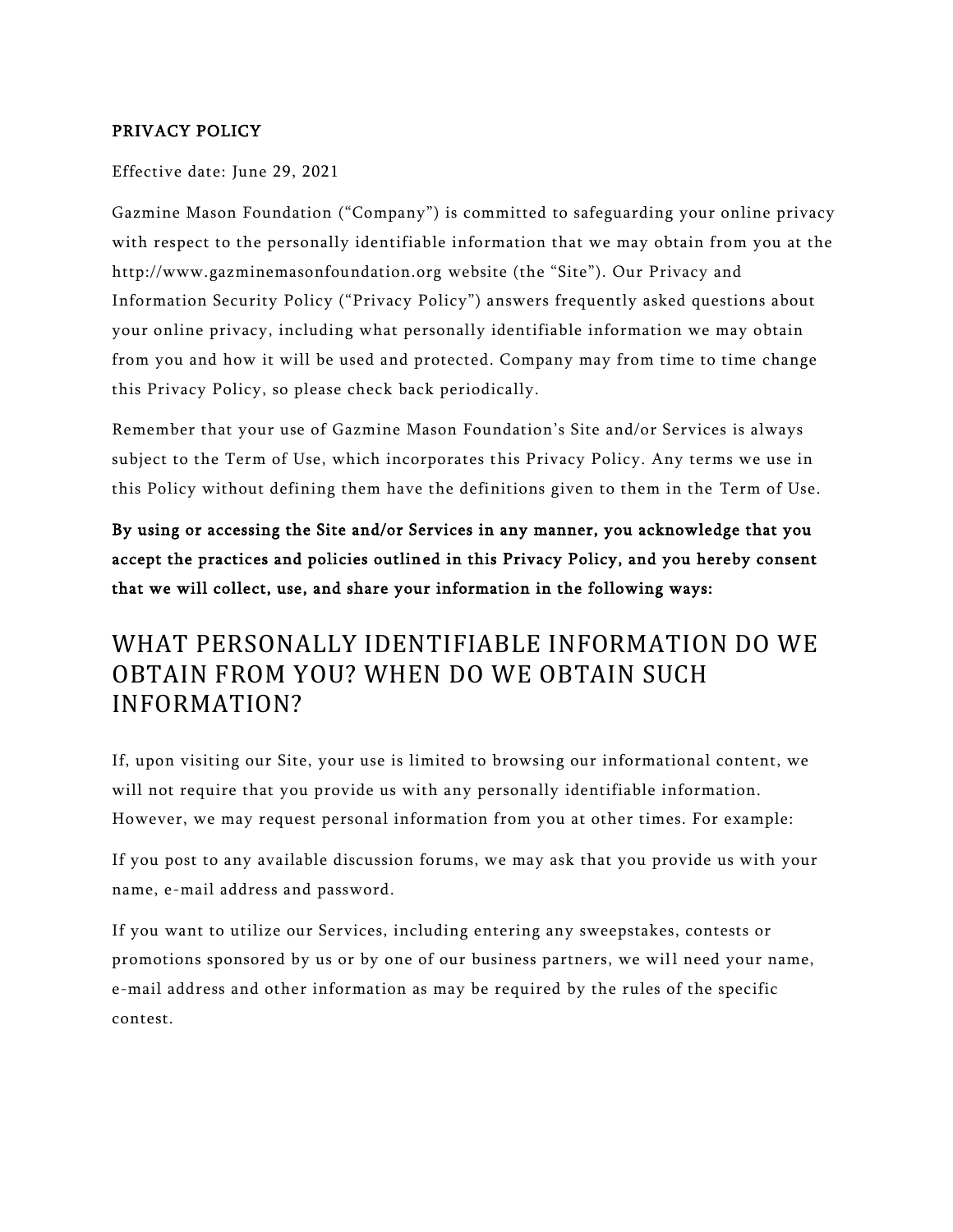If you choose to participate in a customer survey conducted by us or by one of our business partners, we may ask for your name, e-mail address and other information as may be required by the particular survey.

If you report a problem or submit a customer review, we will ask that you provide your name, e-mail address. Should you contact us for any reason other than to report a problem and/or submit a review, we may also keep a record and/or copy of your correspondence with us.

## HOW DO WE PROTECT THE SECURITY AND QUALITY OF YOUR PERSONAL INFORMATION?

To protect the security and quality of your personal information, we have implemented technical and managerial procedures to maintain accurate, current and complete information as well as to protect your personal information against loss, misuse or alteration when it is under our control. Your personal information is password protected so that access is limited to yourself and those with whom you share your password, Company, as well as third party access facilitated by Company with your prior permission. We have also taken steps to help protect the integrity of your personal financial information when you complete a purchase transaction on our Site.

## HOW DO WE USE YOUR INFORMATION?

Our primary use of your information is to administer, maintain and improve your experience on our Site generally as well as provide you with customized, personalization services and interactive communications.

We use your financial information (e.g., your credit card number) only to verify your credit and to bill you for purchases through our Site.

When you register to or utilize and Site or Services, including sweepstakes, contests or promotions sponsored by us or by one of our business partners, we may use your e -mail address to send you status updates.

We use your IP address to help diagnose problems with our server and to administer the services offered on our Site. We also use your IP address to help identify you and to gather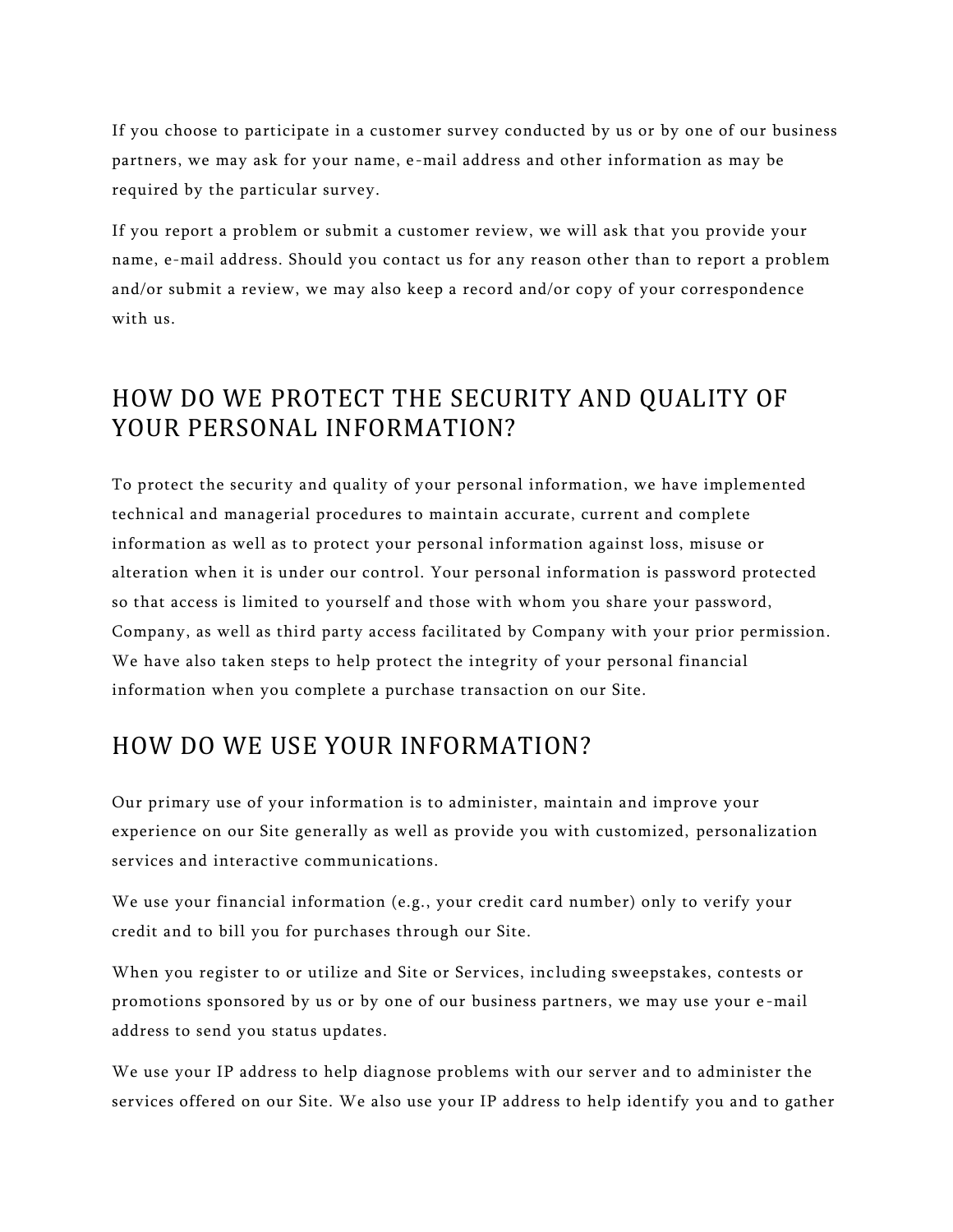broad demographic information that we may share with our business partners, but only in the aggregate without any of your personally identifiable information.

We may research the demographics, interests and behavior of our customers based on the information provided to us during Account registration, sweepstakes, contests and promotions, from our server log files, from cookies and from surveys. Our research may be compiled and analyzed on an aggregate basis. We may share this aggregate data with business partners, but only in the aggregate, without any of your personally identifiable information.

#### Business Transfers

We may choose to buy or sell assets and may share and/or transfer customer information in connection with the evaluation of and entry into such transactions. Also, if we (or our assets) are acquired, or if we go out of business, enter bankruptcy, or go through some other change of control, Personal Information could be one of the assets transferred to or acquired by a third party.

#### Protection of Gazmine Mason Foundation. and Others

We reserve the right to access, read, preserve, and disclose any information that we reasonably believe is necessary to comply with law or court order; enforce or apply our Term of Use and other agreements; or protect the rights, property, or safety of Gazmine Mason Foundation, our employees, our users, or others.

#### Affiliated Businesses

In certain situations, businesses or third-party websites we're affiliated with may sell or provide products or services to you through or in connection with the Services (either alone or jointly with us). You can recognize when an affiliated business is associated with such a transaction or service, and we will share your Personal Information with that affiliated business only to the extent that it is related to such transaction or service. We have no control over the policies and practices of third party websites or businesses as to privacy or anything else, so if you choose to take part in any transaction or service relating to an affiliated website or business, please review all such business' or websites' policies.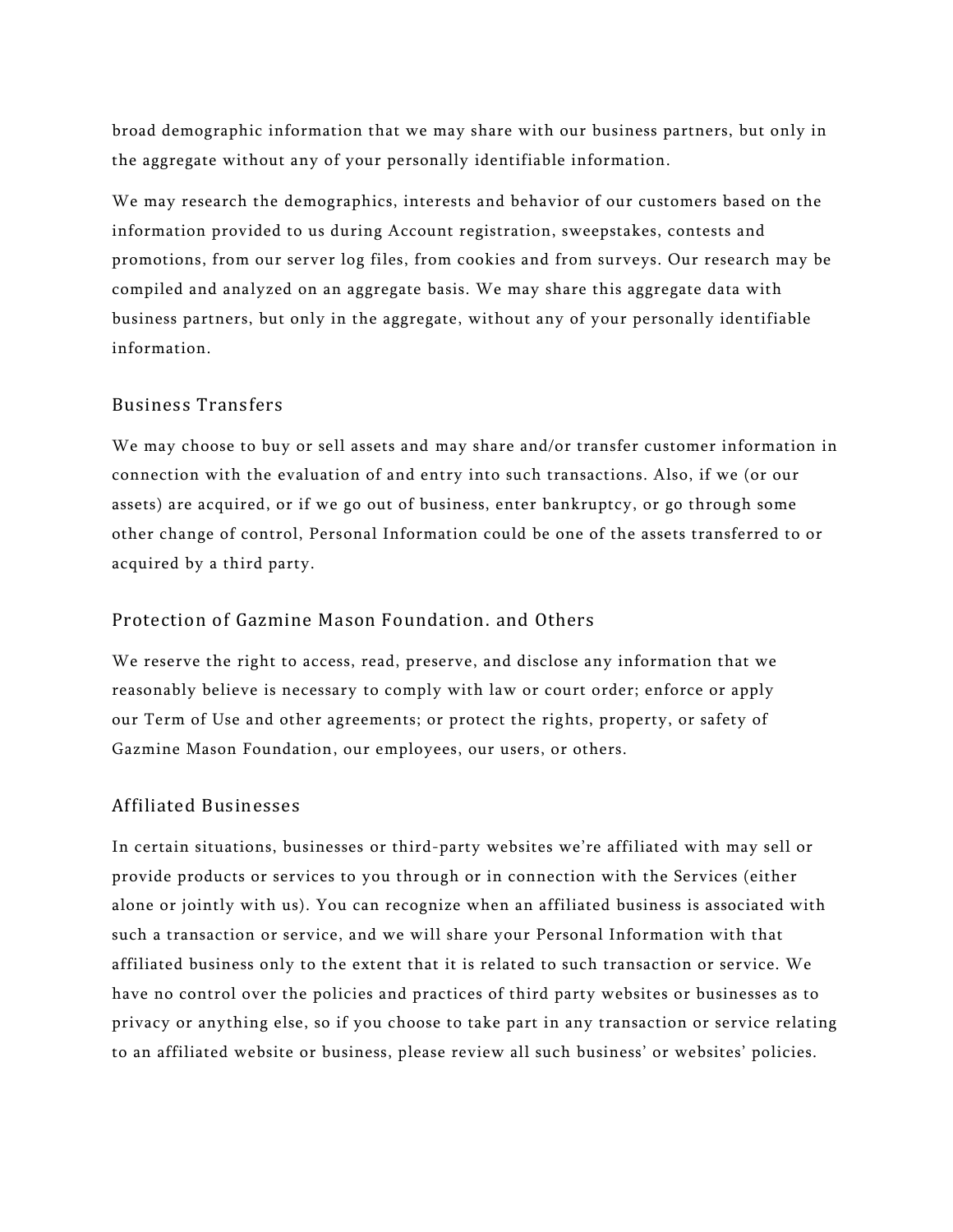### Agents

We employ other companies and people to perform tasks on our behalf and need to share your information with them to provide products or services to you; for example, we may use a payment processing company to receive and process your credit card transactions for us. Unless we tell you differently, our agents do not have any right to use the Personal Information we share with them beyond what is necessary to assist us.

Under California Civil Code Sections 1798.83-1798.84, California residents are entitled to contact us to prevent disclosure of Personal Information to thir d parties for such third parties' direct marketing purposes; in order to submit such a request, please contact us at [info@gazminemasonfoundation.org.](mailto:info@gazminemasonfoundation.org)

# CAN YOU "OPT-OUT" OF RECEIVING COMMUNICATIONS FROM COMPANY?

If you change your mind and decide that you no longer want to receive promotional e mails and/or direct mailings, you may opt-out at any time by simply sending an e-mail request to [info@gazminemasonfoundation.org.](mailto:info@gazminemasonfoundation.orgcom)

## PRIVACY POLICIES OF COMPANY PARTNERS

Third parties that have links on our Site may collect personally identifiable information about you. We are not responsible for the privacy policies or practices of such sites and the practices of these sites are not governed by this Privacy Policy. If you have questions about the privacy policies or practices of a third-party site, you should contact the site administrator or web-master of the specific site. We may from time to time partner with other companies to offer co-branded services, products, as well as sweepstakes, contests and promotions. Any information that you provide in connection with the co -branded services, products or any jointly sponsored sweepstakes, contests or promotions will become the joint property of Company and its business partners. We will maintain your information in accordance with the terms of this Privacy Policy. However, this Privacy Policy does not govern the privacy policies and practices of our business partners. If you have questions about the privacy policies or practices of our business partners, you should contact them directly.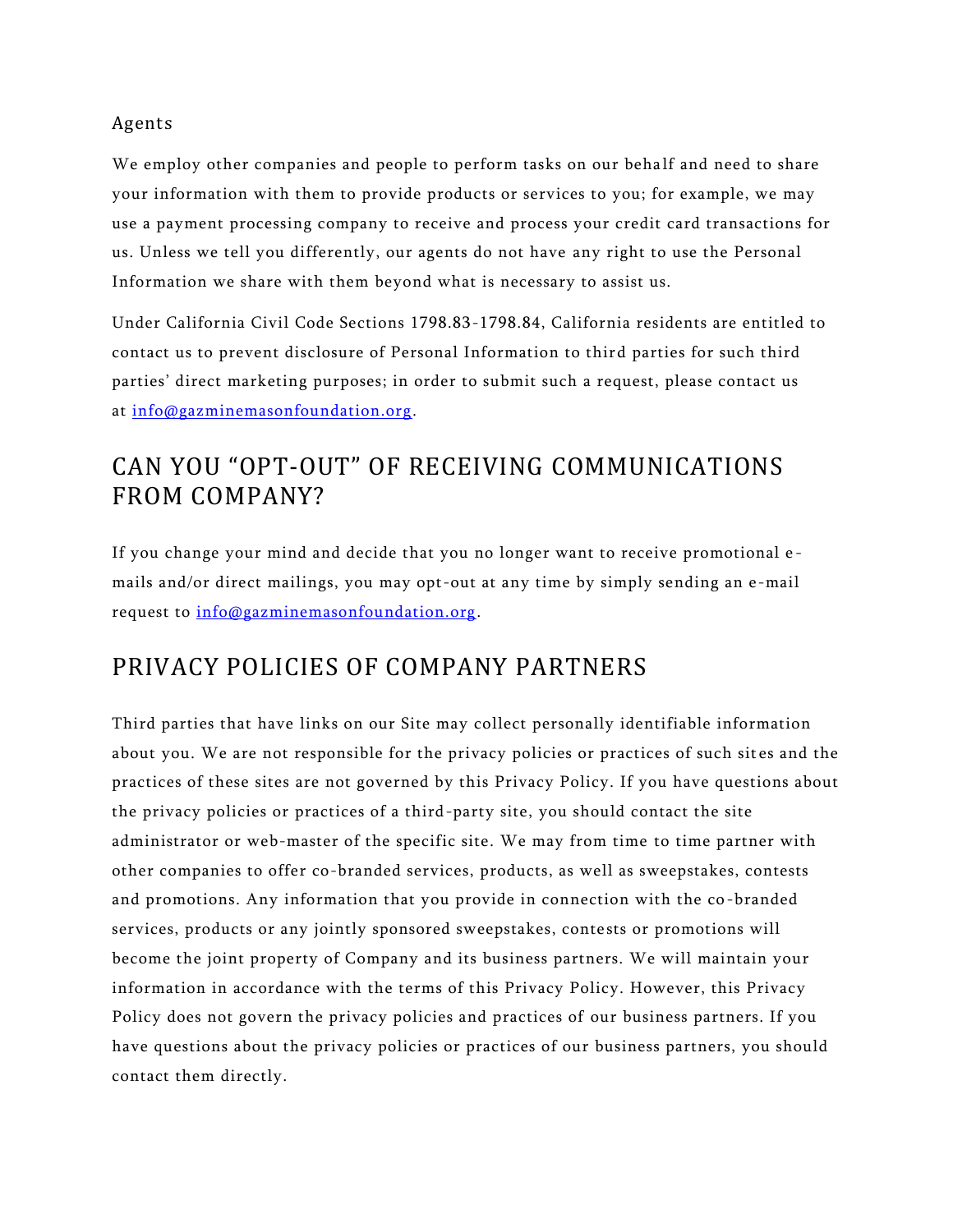# DO WE SELL OR RENT YOUR PERSONALLY IDENTIFIABLE INFORMATION?

No, as a general rule, we do not sell or rent your personally identifiable information to anyone.

## WITH WHOM DO WE SHARE INFORMATION?

We generally will not disclose any of your personally identifiable information except when we have your permission to do so or under some special circumstances described below.

We may, from time to time, offer you the opportunity to receive materials or special offers from third parties. If you want to receive this information, we may (but only with your permission) share your name and e-mail address with them.

Under confidentiality agreements, we may match user information with third party data. We also may disclose aggregate demographic and/or user information and statistics in order to describe our customer base to prospective partners and other third parties, and for other lawful purposes.

We may disclose your personally identifiable information without your prior permission in special cases. For example, we may have reason to believe that disclosing the information is necessary to identify, contact or bring legal a ction against someone who may be violating the Terms and Conditions, or may be causing intentional or unintentional injury or interference to the rights or property of Company or any third party, including other customers. Also, we may disclose or access your personally identifiable information when we believe in good faith that law or regulation requires disclosure.

# HOW CAN YOU UPDATE, CORRECT OR DELETE YOUR PERSONALLY IDENTIFIABLE INFORMATION?

You may edit your personally identifiable information and your password at any time by sending an e-mail request to [info@gazminemasonfoundation.org.](mailto:info@gazminemasonfoundation.org)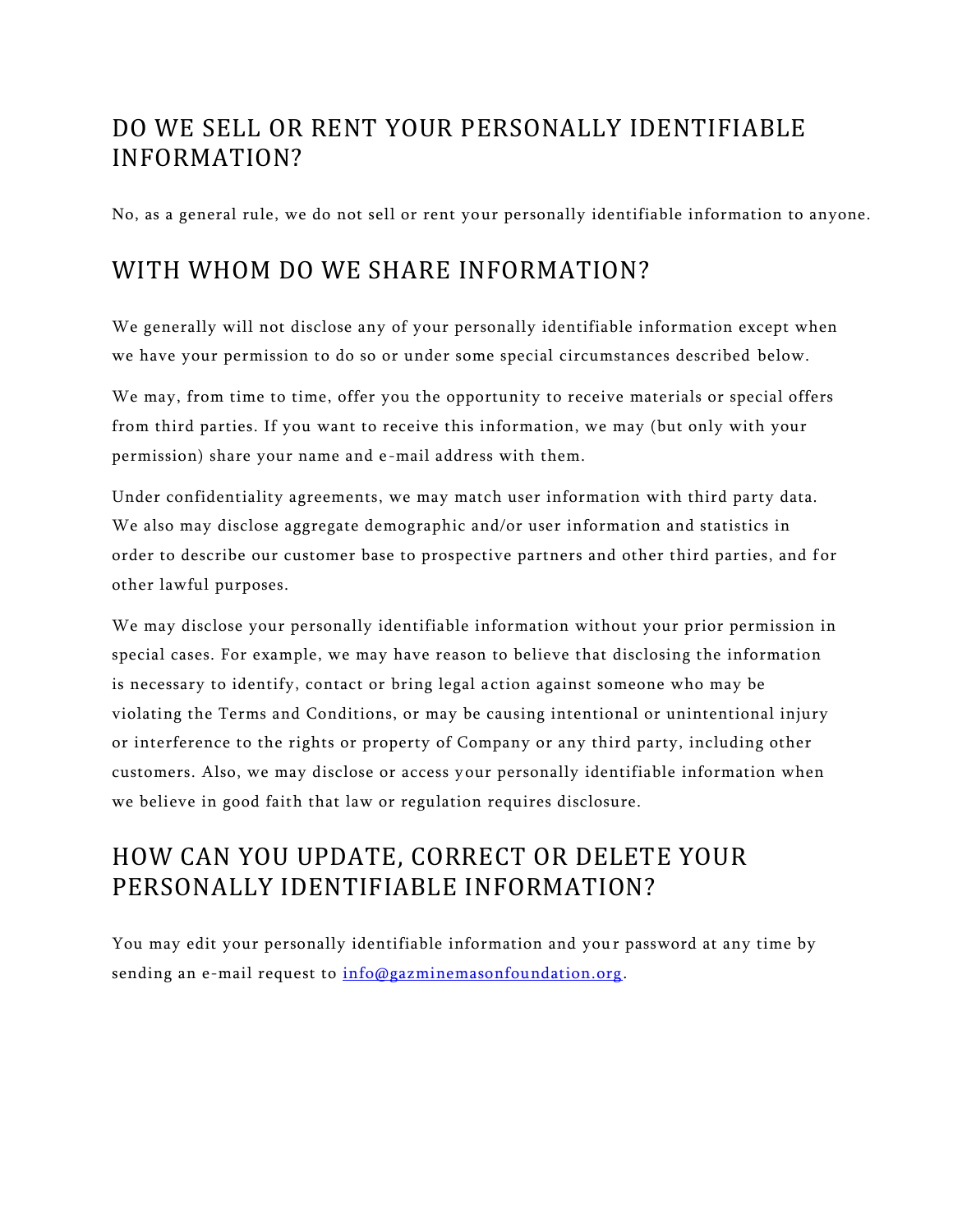## WHAT ARE COOKIES? HOW DO WE USE COOKIES?

Cookies enable us to customize and personalize your experience on our Site, including the products and promotions that are offered to you. Essentially, a cookie is a small amount of data that is sent to your browser from a web server and is stored on your computer's hard drive. We use cookies for several purposes in connection with the operation of our Site

We may use cookies to identify you and access your information stored on our computers in order to deliver you a better and more personalized experience. For example, we may use cookies to tell you about products and services specific to your interests.

Upon request, we will save your "User ID" so that you do not have to re -enter it every time you visit our Site. In providing you with this service, we use cookies.

We may use cookies to estimate our customer base and customer usage patterns. Each browser accessing our Site may use given a unique cookie that is then used to determine the extent of repeat visits and the customer activity during those visits. We may use the historical information to help target promotions based on customer interests and behavior, both specifically to individual customers and on an aggregate basis with respect to all customers.

Business partners that offer services and/or products on our Site, may use their own cookies. We have no control over those cookies, nor does this Privacy Policy cover how your personal information contained in those cookies may be used or protected. If you have any questions about the cookies of such third parties, or about the use of your personal information by such third parties, you should contact the site administrator or web-master of the third-party site.

## DO YOU HAVE CHOICES ABOUT COOKIES?

Yes, you have several choices with respect to cookies. You can modify your browser preferences to accept all cookies, to notify you when a cookie is set, or to reject all cookies. However, our Site uses cookie-based authentication. Accordingly, if you choose to reject all cookies, you may not be able to log onto our Site and/or participate in our Services.